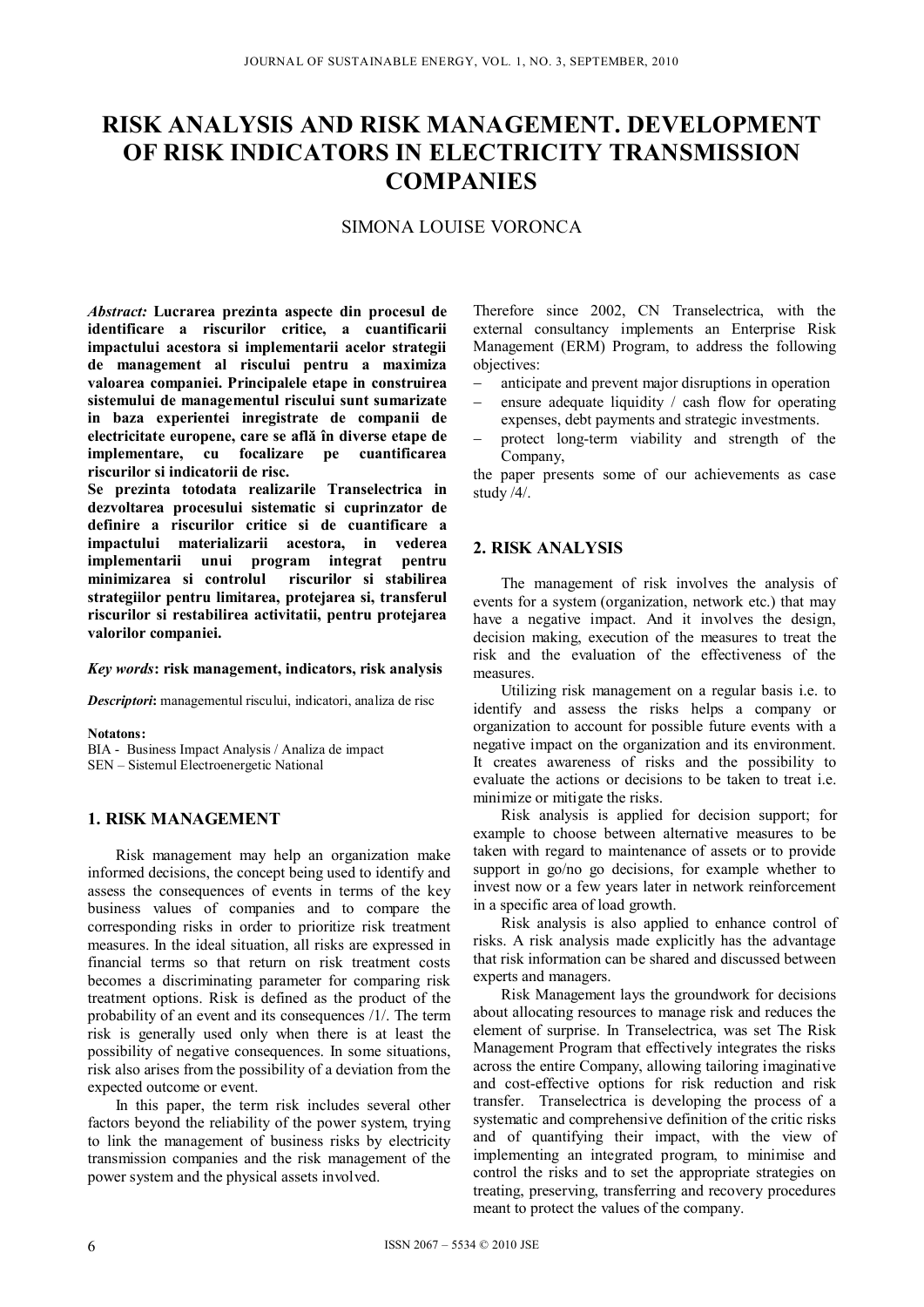Risk analysis can be applied to several topics. For example on projects: the timely and cost effective erection of a substation of sufficient quality involves many risks varying from the time – consuming permitting procedures from authorities, to the variable and long delivery times from equipment manufacturers that are part of a sellers market. Risk analysis is also applied to processes, for example, network operation and the development of emergency restoration plans.

In Figure 1 a flowchart is shown to illustrate the relationship between the different risk management processes, [IEC 60300-3-1].



#### **Fig. 1. Risk management relationships, [IEC 60300-3-1]**

In Transelectrica the "Business Risk Audit" (BRA) was the initial diagnostic process, which comprised interviews with top management, including the various Head of Departments and Directors. The main objective of BRA was to identify and highlight areas of business risk exposure of Transelectrica, as well as highlighting gaps in the current risk strategies. Once the most critical problem areas or hot spots had been identified from the initial diagnostic process, a more detailed analysis to address these problems would be provided in the following stages. Business Risk Assessment is a Trend Tracker based audit template consisting of 19 headings, such as: Business Strategy, Risk Financing, Business Continuity, Credit and Political Risks, Brand and Reputational Risk, Workplace Health and Safety, Ergonomics, Fleet Safety, Internet Risks, Environmental Management, Human Resources. More than 400 questions had been asked in Yes/No format and the results had been evaluated in terms of percentage scored as well as priority of the heading.

The compliance rate of each heading indicated where is Transelectrica situated according to the Best Practices Benchmarking system /4/. It should be borne in mind that the rate is only based on the percentage scores, therefore the criticality of a category should be evaluated in terms of financial impact to the operations.

### **3. RISK MANAGEMENT DEFINITIONS**

The standard ISO/IEC 73 /1/ presents definitions of generic terms involved in risk management. The risk management process is presented as a set of different subprocesses. Risk management is a set of coordinated activities to direct and control an organization with regard to risk. Risk management includes risk assessment, risk treatment, risk acceptance and risk communication. Risk evaluation is the process used to assign to the probability and consequences of a risk. (see Figure 2)

| Risk management |                       |
|-----------------|-----------------------|
| Risk assessment |                       |
|                 | Risk analysis         |
|                 | Source identification |
|                 | Risk estimation       |
|                 | Risk evaluation       |
|                 | Risk treatment        |
|                 | Risk avoidance        |
|                 | Risk optimization     |
|                 | Risk transfer         |
|                 | Risk retention        |
| Risk acceptance |                       |
|                 | Risk communication    |

**Fig. 2. Risk management – Sub process relationships /1/** 

## **4. ESTABLISHING THE CONTEXT AND RISK CRITERIA**

Like in any other survey or analysis, the objectives, the scope of and the reason to perform the risk analysis need to be well defined in a risk analysis. For example, the scope may consist of a specific asset, a group of assets of the same type, a subsystem (regional electricity network) and the reason to perform the risk analysis may be a deviation from a norm or limit-value for performance or condition or many other possible topics.

For a risk analysis the unwanted top events need to be defined, for example events with significant negative impact on the company as a whole and its financial position, events which may impact the performance or security of supply, or the quality of service or public or personnel safety and the environment. Many companies define their key business values and the range of potential impacts from these top events can be directly expressed in terms of the key business values /6/.

## **5. IDENTIFYING, ANALYZING AND EVALUATING RISKS**

A risk is quantity associated with an unwanted event that may or may not occur and which may lead to a failure to get the desired output. The output can be defined in terms of financial performance or performance on security of supply, quality of service, safety & environment or any other key performance measure in a company. Risk is the product of the probability of an event and its consequences. Characteristic for risk is that uncertainty is involved.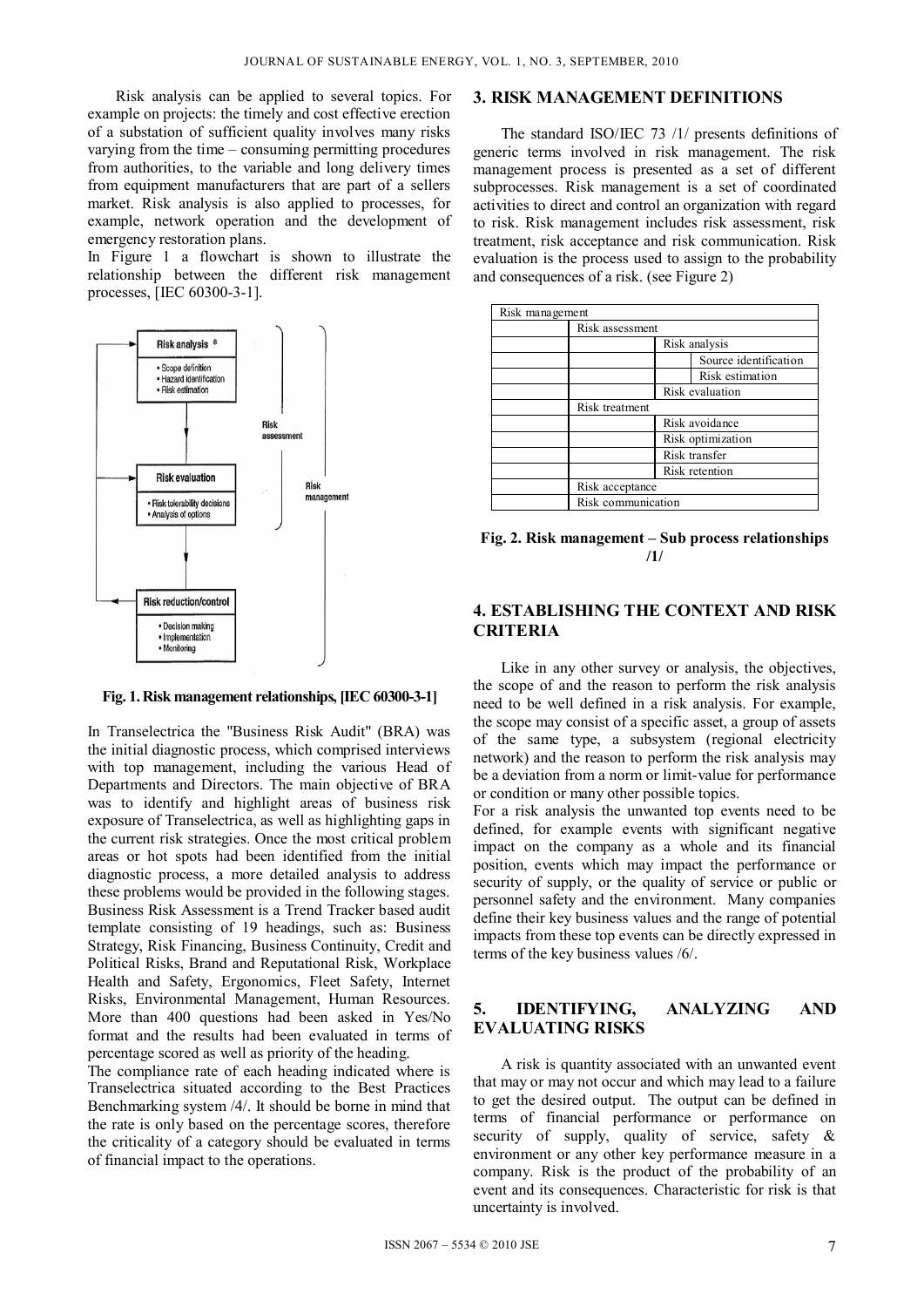Risk assessment attempts to answer the following fundamental questions /3/:

- 1.What can happen and why?
- 2.What are the consequences?
- 3.How likely are they to occur?

4.Is the level of risk acceptable or does it require further treatment?

A risk description can not be expressed as a question or as one word. It needs to be as specific as possible. In Figure 3 an example of a risk description is given. A risk description should be as systematic and complete as possible and regarded from different perspectives. In addition to technical risks, which are the primary concern of this brochure, financial business risks can also be described. Internal business risks, for example a lack of up to date procedures or external risks, like the relationship of the business with the neighbouring citizens and municipalities can be documented.



#### **Fig. 3. Example of risk description for a project delay**

When the risks have been identified and described, the next step is to assess the severity of the consequences to be able to select the most important risks for risk treatment. To enhance objectivity in risk estimation, the probability and the consequence are estimated separately and later combined to form an assessment of the risk. Estimation can be discriminated into qualitative estimation and/or quantitative estimation. Qualitative estimation means determination of the order of magnitude of the consequence or probability or division of the consequences or probabilities into categories. Quantitative estimation means using a calculated or approximate value for the probability and the consequence.

When probability and consequence categories are estimated the risk can be assessed by using a two dimensional risk assessment matrix as illustrated in Figure 4. This matrix show, which risks have high priority for treatment, which risks have medium priority etc.



**Fig. 4. Risk assessment matrix** 

In Transelectrica, once risks have been identified they should be assessed to determine the potential magnitude and likelihood of a given scenario and mapped accordingly. This enables the management to address risks with high to low priority order. The function of risk has two variables:

Frequency/probability: it determines probability of occurrence in a defined time interval.

Severity: it measures financial impact of a risk.

Therefore we had utilised comparative risk assessment for both Probability and Severity factors. The use of a two component definition for Risk Assessment (in this case Probability and Severity) allows a grid to be established for the potential loss scenario, which can then be measured against a desired maximum risk tolerance level.

## **6. RISK TREATMENT**

First the potential optional treatment measures need to be identified, for example wait and accept the current risks, take action by investing in maintenance procedures, or refurbishment or ultimately replacement of the assets. Risks can be treated or modified, by such technical solutions, but also by improved operating procedures. As illustrated in Figure 5 preventive measures inhibit the causes or source that might lead to the unwanted event, while corrective measures mitigate the consequences of the event.



**Fig. 5. Preventive and corrective measures depicted in risk description**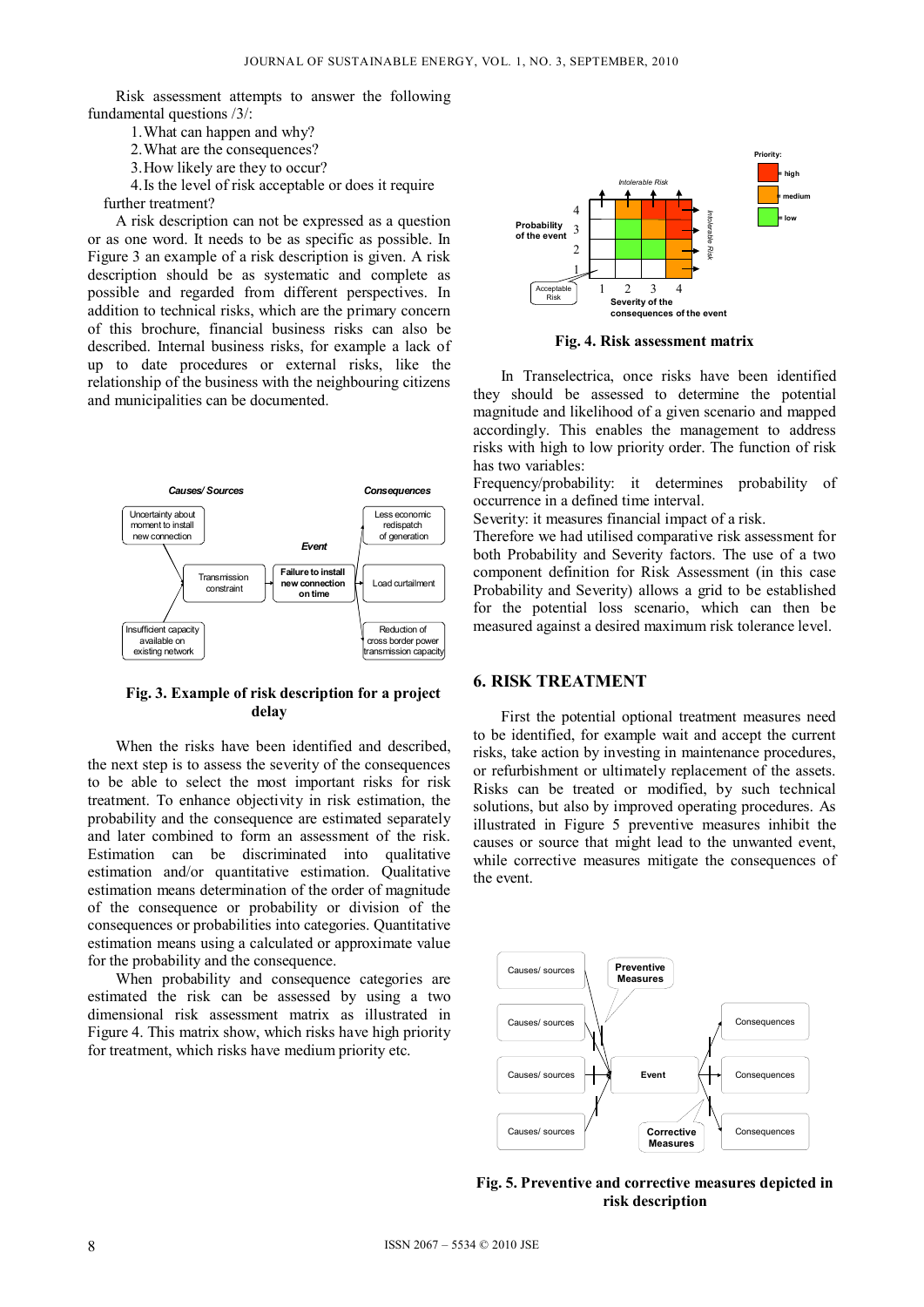The company may decide to accept the consequences of a risk -this is called risk retention. The company may decide to retain the risk or to transfer the risk to another party. For example the company may transfer the risk to an insurance company or to a supplier of equipment. Risk transfer will not take the risk away but it will reduce the risk to a party, because the other party is more capable to bear or manage the risk. Risk transfer will increase operational expenditures. There is always a certain level of risk acceptance where risk treatment is impossible or too expensive.

To decide on the alternatives of risk treatment measures the concept of return on risk reduction is introduced. To determine the return on risk reduction first the reduction of risk caused by the alternative risk treatment measures needs to be estimated /7/. As illustrated in Figure 6.



#### **Fig. 6. Risk reduction of two alternative risk treatment measures**

From the example it can be seen that alternative 2 has the largest risk reduction. Risk reduction may be expressed quantitatively if possible in financial units or qualitatively by risk points. The return on risk reduction of a risk treatment measure is then given by the formula:  $\eta$  = risk reduction / cost of measure.

The return on risk reduction is used to evaluate alternatives, but also to prioritize risk treatment measures when the budget is limited.

#### **7. MONITORING AND REVIEW**

Risk Management is a process that should be continually monitored, reviewed and improved. In the Risk Management Cycle risks are identified, evaluated and treated. The core of the process is the identification and assessment of risks and the decision to accept or reduce the risk.

 the analysis and assessment of the risks within and for the infrastructure along the business value model

 the decision to accept or reduce the risk the design and planning of the riskreducing measures e.g. adaptation of maintenance plans, initiating investments in replacement or refurbishment

 the execution of the risk reducing measures e.g. execution of an asset replacement project

After the decision is made, a new situation exists and the asset manager continues analyzing the risks in the adapted infrastructure. This representation is in accordance with the Plan-Do-Check-Act cycle widely diffused through quality standards applied by most utility companies nowadays. In this way, grid operators use the risk management process as an improvement cycle. ISO standard 31000 (draft standard) /1/ proposes a dynamic representation of the risk management process (see Figure 7).



#### F**ig. 7. Risk Management Cycle Risk attitude /2/**

To get data for risk analysis of electricity transmission equipment requires effort. From business values and key performance indicators it is generally clear what measures the company considers to be important. The financial records of the company, historic data on unplanned outage costs, historic data on the costs of safety incidents etc. can be used to determine estimates for consequential costs and which consequences are acceptable and which are not for the company.

The decision to accept a certain level of risk depends on the risk attitudes of people or companies. The risk attitude may be neutral, risk avoiding, or risk seeking. Risk attitude is different from individual to individual and from company to company. It is determined by: financial position, reputation, possible influence on risks (or the illusion that this is possible), environment etc. The risk assessment matrix shows the risk attitude of a company.

## **8. RISK INDICATORS**

Risk indicators are needed in risk management for risk monitoring, control and decision making. A risk indicator might be defined as a parameter which provides information about risk /5/.

Note 1: A risk indicator can give information about risk performance or risk exposure information

Note 2: A risk indicator should address probability aspects or consequence aspects or both.

Risk indicators can be classified as follows:

 Risk performance indicators giving historic risk performance information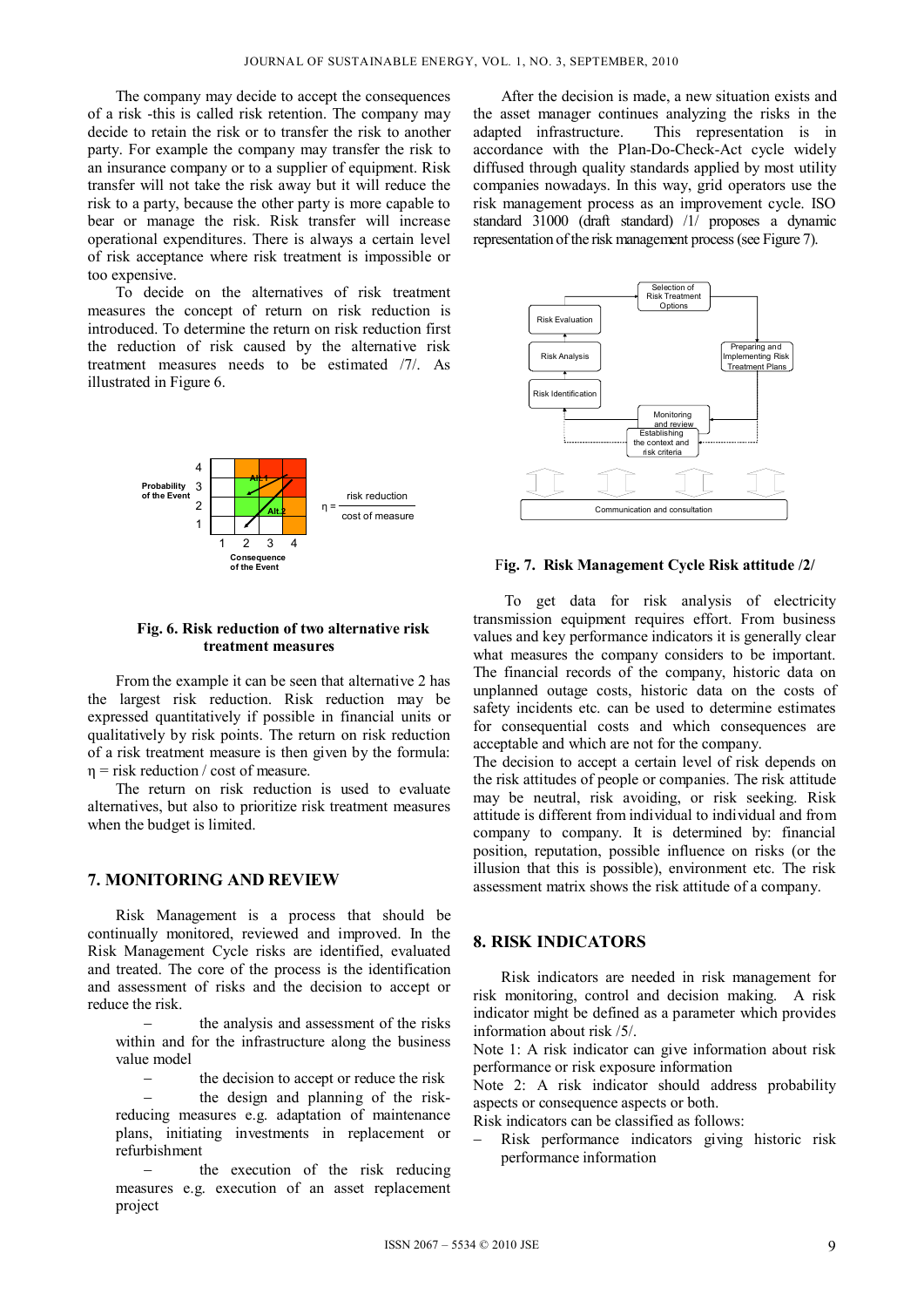Risk exposure indicators mainly giving present and future risk expectation information with respect to different threats and uncertainties

Parameters providing risk information have "always" been used, but not necessarily labelled as" risk indicators" and used within a formal risk management concept. As the asset condition information is important in transmission system management, it will provide relevant input to estimate risk indicators. Health indices for equipment are examples of low-level risk indicators as they provide risk information and can be used in risk management. End of life estimates or fault rate expectations are other examples of risk indicators.

Risk indicators play a role in work processes and decision making. Some indicators are useful in asset management planning and decision making, while others are useful in every day work such as the daily maintenance of the transmission system. Risk indicator information or data are typically collected at the operational level in the organization and aggregated upwards in the organizational pyramid as illustrated in Figure 8.

O1 = Preventive maintenance down time O2=Corrective maintenance down ti O3=No. of undamedidos / No. of planned jobs O4 = No. Of performed jobes/ No. of planned jobs O5 = No. of faults O6 = Maintenance costs O7 = Injuries T4=Badklog T3=No. of injuries T2=Aailability T1 = Cost/Budget  $M = T1$  $S2 = 72$  $S = 73$ **Strategic level Overall strategies Objective Target values Operational level Operational decisions Risk Indicators Planning level Tactical decisions**

**Fig. 8. Example of data and objective flows /5/** 

O8= Technical condition O9=Energy not supplied O10=Absentee rate

Risk exposure can be estimated by using appropriate simulation models that can provide relevant risk indicator information. The indicators themselves are also relevant as part of the input to such simulation models. The principle is illustrated in Figure 9:



**Fig. 9. Risk exposure simulation process** 

The set of risk indicators used as input to the risk exposure model are different from the set of risk indicators provided as output from the model.

The term simulation model should be given a broad interpretation. It is not necessarily a computer model, but a metaphor for the process of analysing a system or process in order to predict or assess its actual behaviour or state.

Risk exposure models could range from simple rules to more advanced computer based simulation models.

Risk indicators are also helpful when classifying risk elements in risk matrixes as the consequence metrics are examples of risk indicators. In this technical brochure, a number of risk indicators are given e.g. financial risk indicators, quality of service risk indicators, safety risk indicators, legal risk indicators, environmental risk indicators.

Figure 10. illustrates a methodology for the establishment of risk indicators in general. The principles described in the steps below are considered to be relevant guidelines for the establishment of risk indicators within the asset management context.



**Fig. 11. Development of risk indicators /5/** 

The following questions form a checklist should have a positive answer when evaluating a risk indicator:

Is the risk relevant?

Is the indicator unambiguous and well-defined?

Is it linked to the company objectives and values?

Are the resources required to provide the indicator proportionate to the expected benefits?

Is it easy to use in decision processes?

Do the users find it relevant for the chosen purpose? Is it accepted by the involved stakeholders?

Can the indicator be influenced by present or future control actions (or does is it only give historic information)?